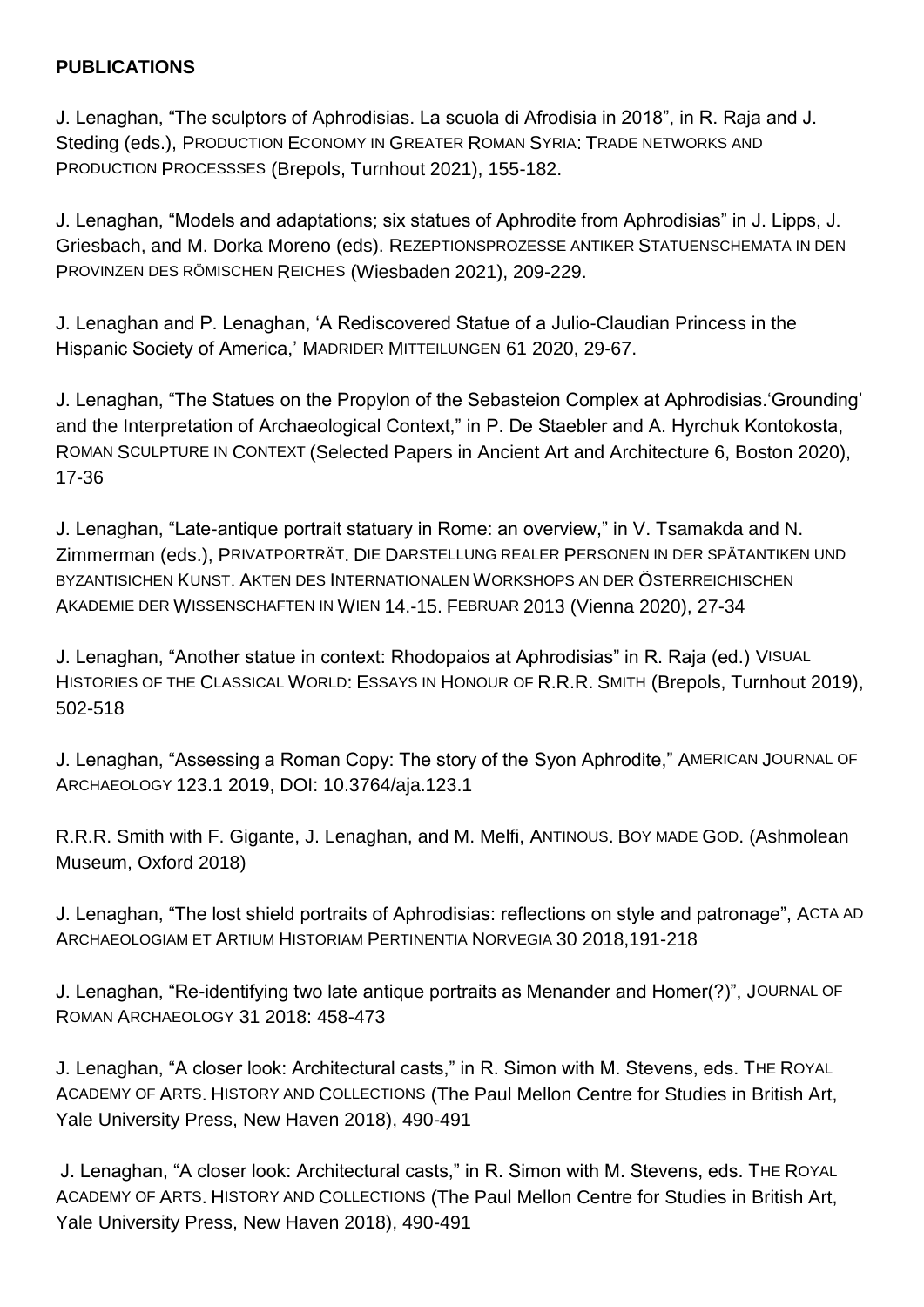J. Lenaghan, "Asia Minor", "Portraits of Cultural Heroes", and 'Dated Monuments of the Fourth Century" in R.R.R. Smith and Bryan Ward-Perkins (eds.), THE LAST STATUES OF ANTIQUITY (Oxford 2016)

R.R.R. Smith, J. Lenaghan, A. Sokolicek, and K. Welch (eds.), EXCAVATION AND RESEARCH AT APHRODISIAS, 2006-2012: APHRODISIAS PAPERS 5. Journal of Roman Archaeology Supplement Series (Portsmouth RI, 2016)

J. Lenaghan, "The cast collection of John Sanders, architect, at the Royal Academy" JOURNAL OF THE HISTORY OF COLLECTIONS (2013); doi: 10.1093/jhc/fht031

J. Lenaghan,entries at [http://laststatues.classics.ox.ac.uk](http://laststatues.classics.ox.ac.uk/) (2012)

J. Lenaghan, "Portrait Statues of Women" in R.R.R. Smith and J. Lenaghan, (eds.), APHRODISIAS'TAN ROMA PORTRELERI = ROMAN PORTRAITS FROM APHRODISIAS: CATALOGUE OF THE EXHIBITION HELD BETWEEN SEPTEMBER 2008 AND JANUARY 2009 (Istanbul 2008), 86-101

R.R.R. Smith and J. Lenaghan, (eds.), APHRODISIAS'TAN ROMA PORTRELERI =ROMAN PORTRAITS FROM APHRODISIAS: CATALOGUE OF THE EXHIBITION HELD BETWEEN SEPTEMBER 2008 AND JANUARY 2009 (Istanbul 2008)

R.R.R. Smith and A. Ertuğ with J. Lenaghan and H. Mark, APHRODISIAS: CITY & SCULPTURE IN ROMAN ASIA. ARCHITECTURE, MONUMENTS & SCULPTURE (Istanbul 2008)

J. Lenaghan, "A statue of Julia Hera Sebaste (Livia) from Aphrodisias in Caria", APHRODISIAS PAPERS 4: NEW RESEARCH ON THE CITY AND ITS MONUMENTS (Journal of Roman Archaeology Suppl. Series 70, Portsmouth, RI 2008)

Entries for the FITZROY DEARBORN ENCYCLOPEDIA OF SCULPTURE (New York 2004), "The Equestrian Statue of Marcus Aurelius", "The Column of Marcus Aurelius", "The Spinario", "Venus de Milo", "The Great Eleusinian Relief", "Portraiture in Ancient Rome"

Catalogue Entries in R.R.R. Smith SCULPTURED FOR ETERNITY : TREASURES OF HELLENISTIC, ROMAN AND BYZANTINE ART FROM ISTANBUL ARCHAEOLOGICAL MUSEUM (Istanbul 2001)

## **PUBLICATIONS. REVIEWS**

J. Lenaghan, Review of M. Laird, Civic Monuments and the Augustales in Roman Italy, Pp. xvii + 349, figs. 100. Cambridge University Press, New York 2015 n AMERICAN JOURNAL OF ARCHAEOLOGY 121.2 (2017)

J. Lenaghan, Review of A. Filges, mit einer Neubearbetiung der Inschriften auf den Basen durch W. Günther, Skulpturen und Statuenbasen: Von der klassischen Epoche bis in die Kaiserzeit, Didyma V, Deutsches Archäologisches Institut, Verlag Philipp von Zabern, Mainz 2007, x+187 pp., 35 pls., 42 figs.in ANCIENT WEST & EAST 11 (2012), 355-357.